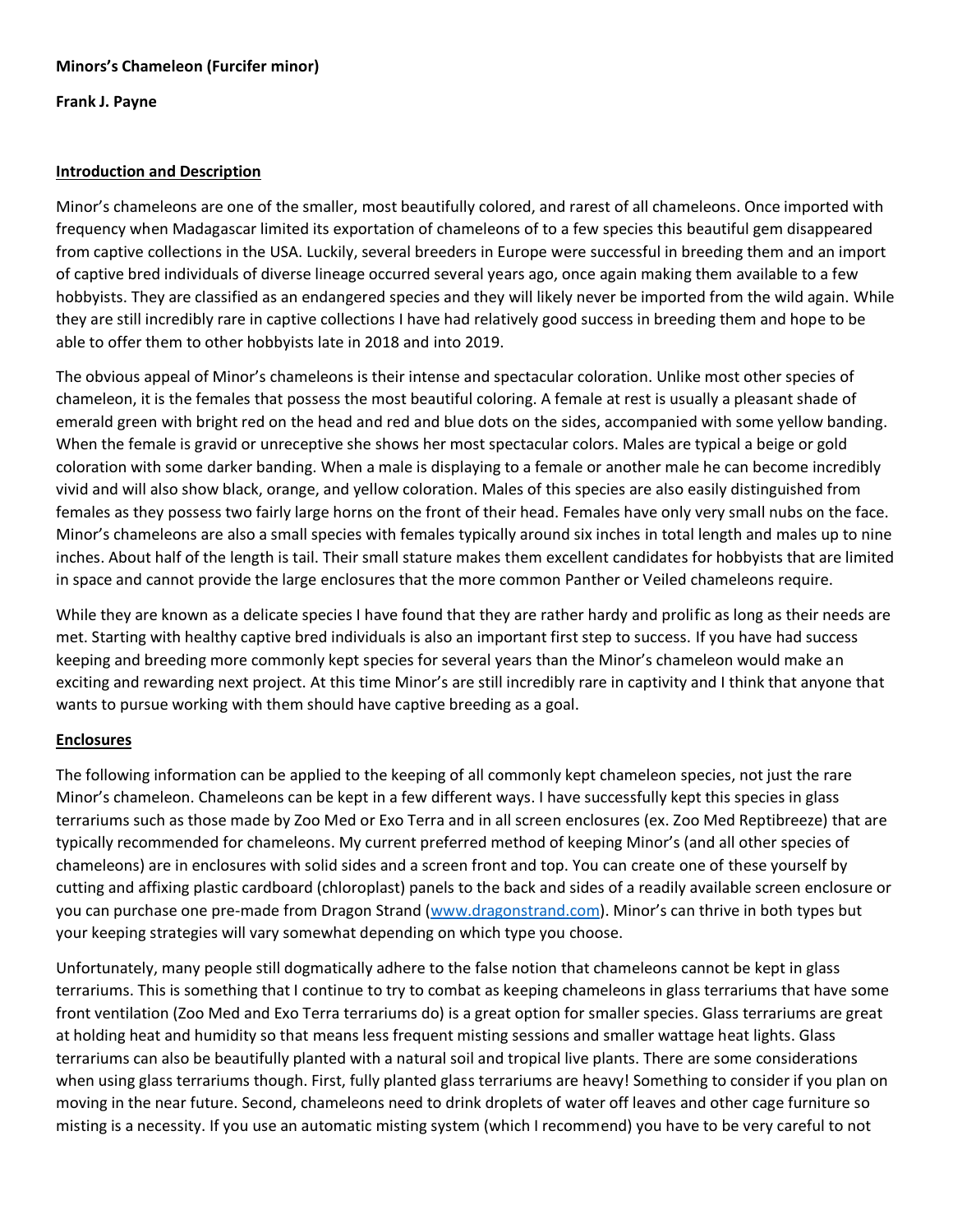overwater the enclosure. Too much water being added can quickly accumulate and create a stagnant mixture of water and soil at the bottom.

Screen enclosures on the other hand are very light and easy to move but do not hold heat or humidity very well at all. Longer misting sessions and higher wattage basking bulbs are required. Screen enclosures come with a solid bottom but they are not designed to hold water so a method must be devised to collect the excess water that will be running out of the cage from misting sessions. The best way to do this in my experience is to use a custom made PVC drainage tray. These are basically small pans that are slightly larger in area than the enclosure with some struts for the enclosure to sit on top of. Water will run out of the cage and into the pan where it can be removed via a bulkhead or a wet dry shop-vac. These pans can be purchased from D.W. Geckos and Geckos & Terraria [\(www.dwgeckos.com\)](http://www.dwgeckos.com/) and Dragon Strand. I am not a fan of using all-screen enclosures for chameleons indoors. Too much heat, water, and humidity escapes to create an ideal environment. This can be easily fixed though by covering the back and sides of the enclosure with PVC or chloroplast sheeting that are cut to size. The front and the top of the enclosure are left as screen. This keeps a lot of the heat, light, and water in the cage where it belongs while still allowing for good air flow and a light weight enclosure. These enclosures can also be easily moved outdoors when the weather permits.

The interior of the enclosure should be designed with the chameleon's arboreal nature in mind. I like to use a large live plant that takes up about half of the volume of the enclosure. My favorites are Scheffelera arboricola and Ficus benjamina. Both species are easily found, hardy, and provide good climbing opportunities and cover for the chameleon. Many branches of various diameters should be placed through all the levels of the enclosure. The branches should be placed in such a way that you have horizontal, diagonal, and vertical branches at all heights in the enclosure. This makes complete use of the enclosure volume as well as allowing the chameleon to thermoregulate itself by moving throughout the enclosure.

Being one of the smaller species of true chameleon, Minor's do not require an overly large enclosure. I keep most of my adults in 18"x18"x24" terrariums. I have occasionally had an animal that was more prone to roaming and was stressed in this size of enclosure and did better in something a bit bigger. You can go as big as you want but I would not keep an adult in anything smaller than 18"x18"x24".

# **Heating and Lighting**

Minor's are helioliphic (sun-loving) lizards that enjoy bright light and a warm basking spot. All of my chameleon enclosures have a dual-fixture fluorescent light strip. One of these bulbs should be a 6500K spectrum bulb that will provide nice bright white light that is excellent for plant growth. The other bulb should be a UV producing fluorescent light. I use and recommend Reptisun 10.0 and Arcadia 6.0 bulbs. It would be difficult to over-light an indoor enclosure so you could add more light with LED strips (also 6500K).

A localized hot spot should be provided using a separate basking bulb. I like to use halogen flood lights as they provide strong, warm, and localized light. I will not recommend a specific wattage of light as that will vary depending on the size of the enclosure, the distance from the branches, room temperature, and whether the enclosure is made of glass or screen. While temperatures should vary seasonally (more on this in the breeding section) I try to provide a basking spot of 90-100 F and ambient day time temperatures in the 70's F. A night-time temperature drop should be provided and can be created by simply turning off all of the lights at night. No extra heat should be provided at night at normal room temperatures.

|                        | <u>Jan</u> | <b>Feb</b> | <b>March</b> | April | May | June | July | Aug. | Sept. | Oct. | Nov. | <u>Dec.</u> |
|------------------------|------------|------------|--------------|-------|-----|------|------|------|-------|------|------|-------------|
| Average Temp.          | 70         | 72         | 68           | 66    | 63  | 59   | 57   | 59   | 61    | 66   | 68   | 68          |
| Minimum Temp.          | 62         | 62         | 61           | 59    | 54  | 50   | 50   | 50   | 52    | 55   | 59   | 61          |
| Maximum Temp.          | 79         | 81         | 79           | 77    | 73  | 68   | 70   | 68   | 75    | 79   | 81   | 79          |
| <b>Number of Rainy</b> |            |            |              |       |     |      |      |      |       |      |      |             |
| Days                   | 26         | 23         | 25           | 19    | 17  | 18   | 21   | 21   | 16    | 17   | 20   | 24          |

Weather of the natural habitat of Furcifer minor: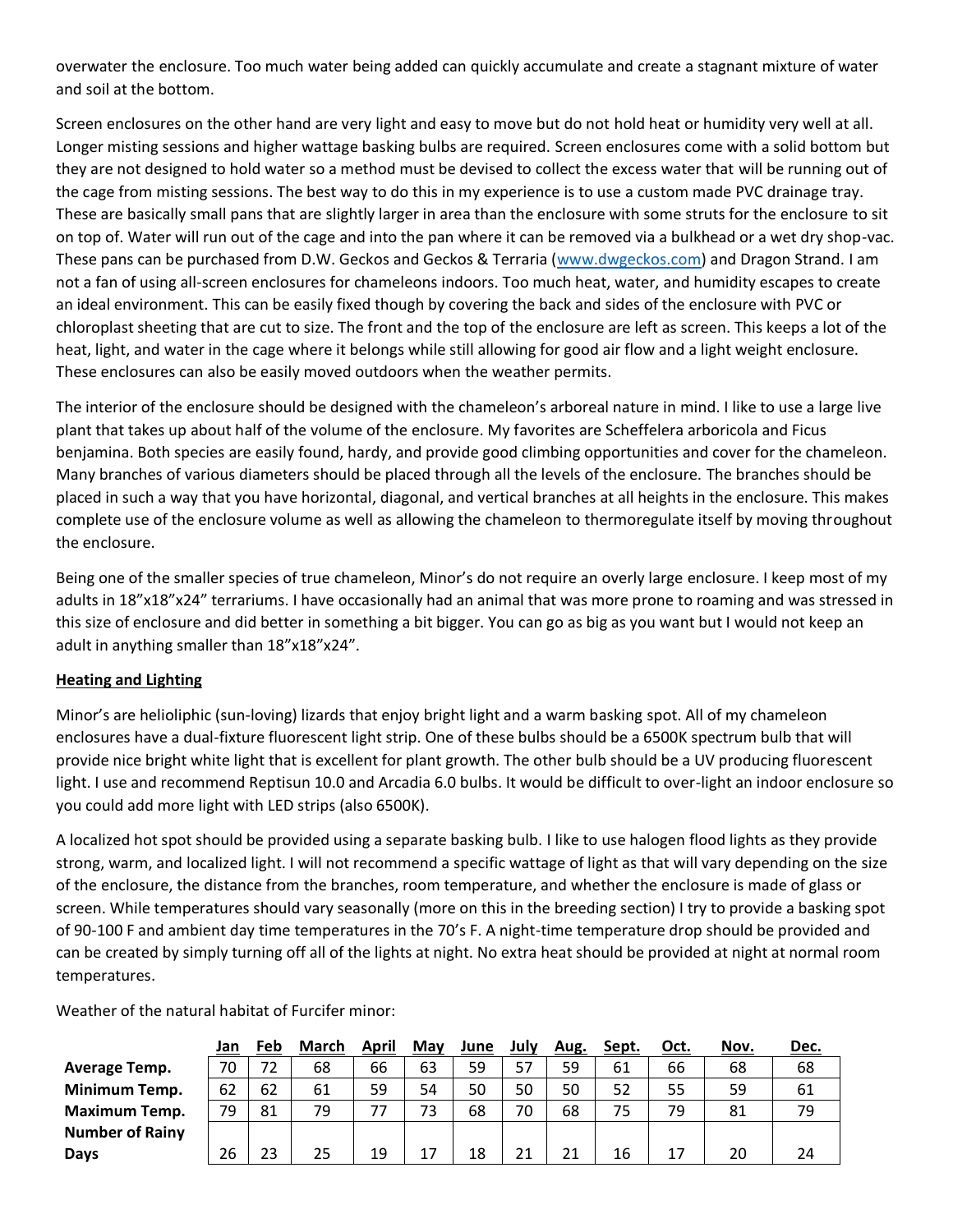# **Hydration**

Hydration is one of the most important aspects of chameleon husbandry and it is currently going through a bit of a renaissance in the hobby. The biggest problem with humidity and chameleon keeping is that the majority of the species being kept, including Furcifer minor, are from high humidity regions and replicating that high humidity indoors can be challenging. For years, successful chameleon keepers have gotten around this by heavily misting their animals several times a day. This would provide a temporary spike in humidity and allow the animals to drink from the accumulated water droplets on the leaves of plants. Most keepers, myself included would only mist their animals during the day while they were awake and could drink, allowing the enclosure to dry out during the night. While this strategy certainly does work it does go against natural humidity patterns and may not be ideal. In many tropical environments atmospheric humidity spikes at night and dries out during the day. This happens even in the "dry season" where rain may not occur for days or weeks. It has been noted by multiple observers that chameleons in the wild often do not drink during the day when it rains and that they remain well hydrated even during the dryer portions of the year. The hypothesis is that the chameleons are breathing in a substantial amount of atmospheric water vapor during the night keeping them well hydrated. This high night time humidity is often not replicated in captivity and dehydrated chameleons are commonly seen. Many keepers are now instituting a more natural hydration scheme utilizing cool-mist humidifiers to direct moisture-laden air into the chameleon's enclosure during the night and early morning hours. If you have just one chameleon and one enclosure the cool mist can simply be pointed into the enclosure. If you have multiple enclosures some method of routing the fog into the enclosures via piping or tubing will have to be incorporated. After fogging for the majority of the night the enclosure is then allowed to dry out for most of the day (as it would in nature) to prevent water stagnation and pathogen proliferation. Using this method while still incorporating several misting sessions during the day now allows the chameleon to stay hydrated twenty-four hours a day. While this new hydration scheme is still in the early stages of large scale use there are many successful keepers, including myself, that have observed positive results from incorporating night-time fogging into their care regimen. The most important consideration with this is to make sure that the enclosure does dry out during the warmer portions of the day. A constantly wet environment can lead to a host of health problems.

### **Feeding**

Minor's chameleons are exclusively insectivorous (insect-eating). You should provide your chameleons with a variety of feeder insects that have been properly gutloaded and supplemented. My subadult and adult Minor's are primarily fed crickets. I also occasionally feed Turkistan roaches, bean beetles, and fruit flies. Crickets are allowed to roam freely in the enclosure to entice the chameleon to search for prey and hunt. Roaches are placed in an elevated feeding cup so that they don't hide in the enclosure. Dubia roaches are often ignored as they don't move very much in the feeding cup. Smaller feeder insects, like bean beetles and fruit flies, are often overlooked for adult chameleons but it is very natural for chameleons of all ages to eat many small insects throughout the day as opposed to a few larger ones.

Crickets and roaches should be properly gutloaded before being offered to the chameleon. I feed my insects a variety of greens, fruits, and vegetables. Often, I use leftover produce from my own fridge that is starting to go bad. I commonly use kale, dandelion greens, collard greens, carrots, sweet potatoes, apples, and bananas.

I dust my feeder insects with Repashy Calcium Plus powder supplement. Juveniles and males get their food dusted with the supplement powder at every feeding. Females can be more prone to oversupplementation which is often expressed as edema (swelling of the neck region) so are supplemented less frequently, every other feeding.

My juvenile Minor's chameleons are fed every day as much as they will consume. Be careful not to add too many insects so that the chameleons are overwhelmed with insects crawling all over them. Adult animals are fed every other day. I have never encountered an obese male Minor's chameleon and I allow them to regulate how much they want to eat. On the other hand, female Minor's are very prone to obesity and their food intake should be carefully monitored. An obese female is much more prone to deadly health issues associated with egg production and laying (more on that in the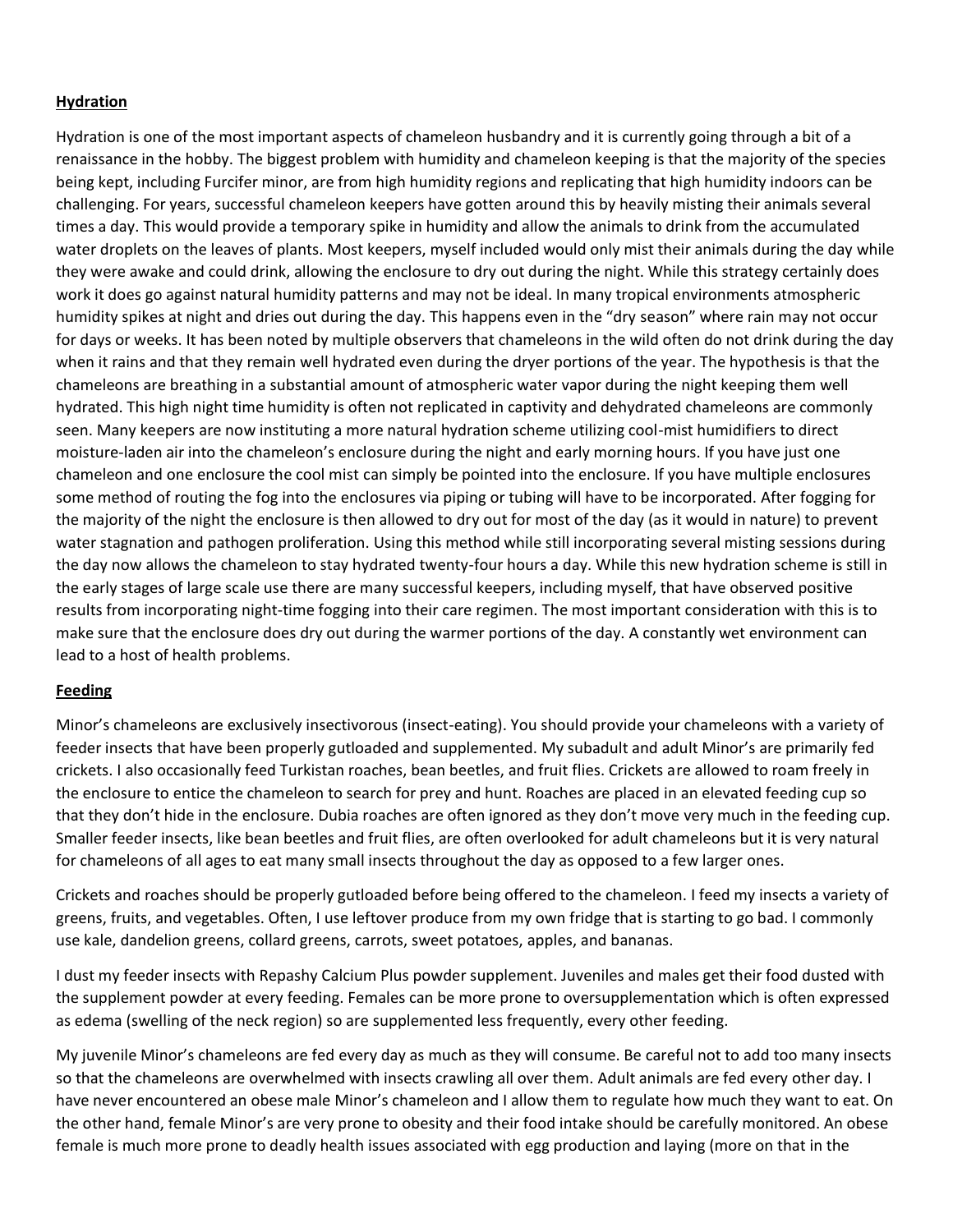breeding section). A healthy chameleon should not have tail bones visible. The skin should be smooth and flush. The eyes full. They also should not be overly round or bulging. It can take some practice but continuously monitoring and adjusting food intake is something that must be considered with females of this species.

### **Breeding**

Minor's chameleons can be prolific breeders under ideal conditions. Both males and females are usually ready to mate for the first time at six to nine months old. Females signal their readiness to mate by the development of red and blue dots on their flanks as well as similar red on the head. Mature males will rarely turn down an opportunity to mate. When you suspect a female is ready to mate you can place the pair together. If she is receptive then she will stay softly colored, not move much, and barely react to the male. If she is not ready to mate she will puff up with mouth open and possibly lunge at the male to repel him. Unreceptive females should be removed right away and you can try again in a few days. If the female is receptive the male will head bob and mating usually begins quickly. Copulation anywhere from five to thirty minutes. Sometimes one mating is all a female will accept before becoming unreceptive and aggressive towards the male. Sometimes they will mate several days in a row before she becomes unreceptive. I always separate them when I am not present to watch. They can be an aggressive species and cause real harm to each other. Egg laying can be the most challenging part of breeding Minors. From talking with other breeders the biggest problem with this species is females retaining eggs and becoming egg-bound, a fatal condition. Based off of my own experience I have not found this to be a problem as long as the female is kept in proper condition. Many people mistakenly feed their chameleons as much as they will eat. This will quickly lead a female to becoming obese and result in egg laying complications. Keeping the female well fed but athletic will result in a healthy female and properly deposited eggs. See the Feeding section for more detail. Anywhere from fourteen to thirty-five days after breeding the female will be ready to lay her eggs. A day or two before egg laying the female will usually stop eating. This is when I will place her in the laying box. I use a fifteen gallon black plastic trash can as an egg laying site. A 20-40 watt heat light is placed on the top. The inside of the container has a six to eight-inch layer of soil. I use a 50/50 mixture of sand and organic potting soil. The key to getting the female to dig and bury her eggs is to have the soil at the appropriate moisture level. The soil should be very wet but without standing water. Whenever I have had a female not dig it was because the soil was too dry. I will leave the female in the egg laying container all day when the lights are on and return her to her terrarium at night. The next morning, I will water her heavily and offer food. After a drink she goes back in the container. This is repeated until she lays the eggs. Even if the female does not bury her eggs and instead scatters them on the surface there is still a good chance of saving the eggs as long as they are found quickly before they dessicate. I have had clutches of anywhere been seven and eighteen eggs. Eggs are incubated in lightly moistened vermiculite. Thirty grams of purified water are added to thirty grams of vermiculite in a sixteen-ounce deli cup. No holes are used in the deli cup. The method that I currently use to incubate all of my chameleon eggs is to incubate the eggs at 72°F for forty-five days then lower the temperature to 60°F for forty-five days. After the forty-five days of diapause the eggs are again incubated at 72°F for the duration of incubation. In order to achieve these temperatures an incubator that heats and cools is recommended. I have been using incubators made by DVM Exotics for years now with great results. Quality and customer service is excellent. Incubation time is lengthy and averages around nine months.

Hatchling care is identical to adults except on a smaller scale. Even hatchlings are very aggressive toward conspecifics and should be housed individually in smaller enclosures. Food items include fruit flies, bean beetles, and pinhead crickets. They will grow rapidly with appropriate care and will be nearing adult size in as little as six months.

### **Handling and Interaction**

Minor's chameleons, like most chameleons, are not good pets for regular handling sessions. They are generally nonaggressive and rarely offer to bite but they are often afraid of being handled and that should be limited as much as possible. Taking the animal out every few weeks for a detailed inspection or a photo shoot is not a problem if it's limited to a few minutes. Allow the chameleon to walk on your hand and do not actually grasp the animal. In general Minor's chameleons are a beautiful "look but don't touch" species to keep.

#### **Conclusion**